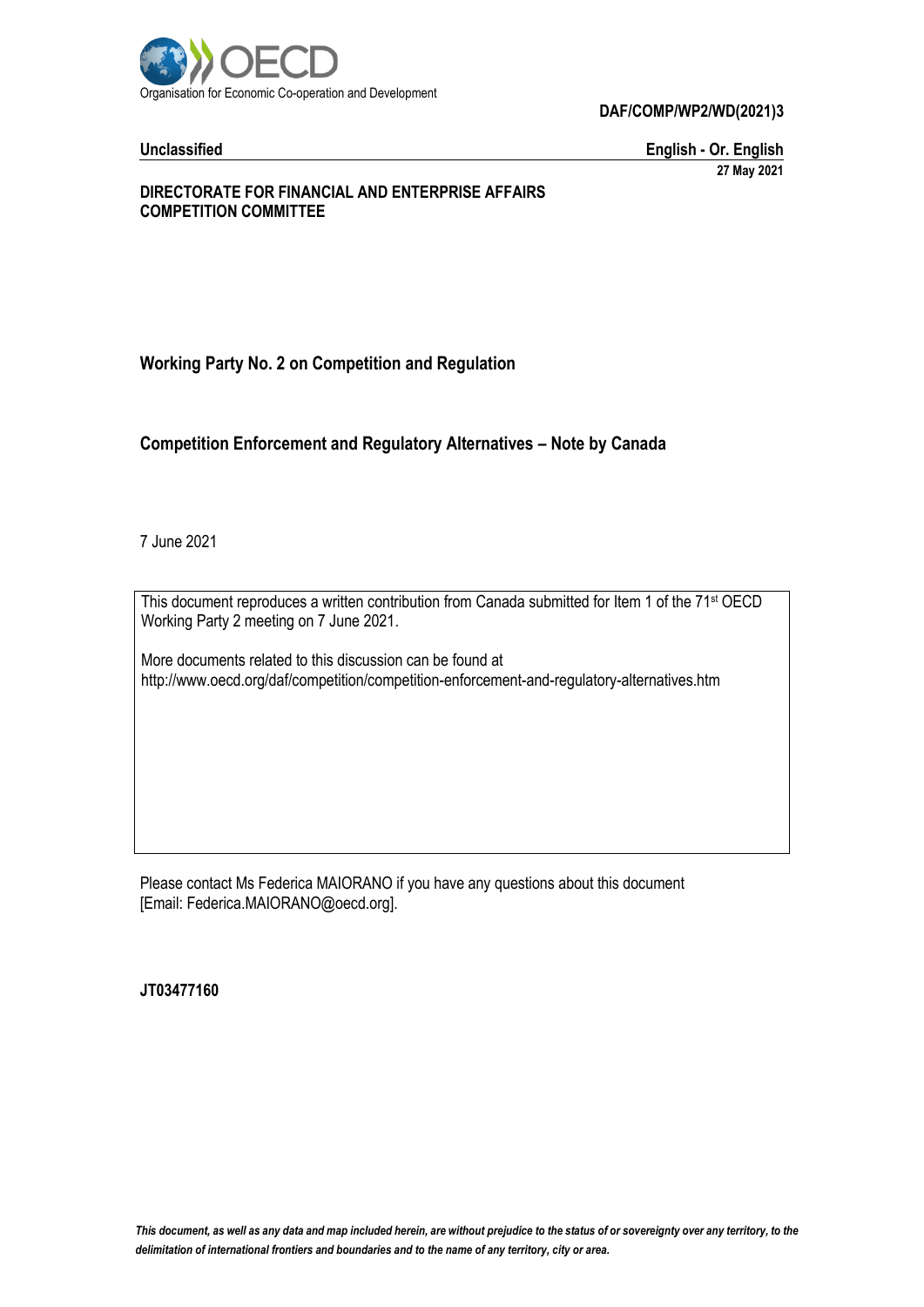# *Canada*

# **1. Introduction**

1. Canada's Competition Bureau (the "**Bureau**") is pleased to provide this submission to the OECD Competition Committee's roundtable on "Regulation and Competition".

2. The Bureau, headed by the Commissioner of Competition (the "**Commissioner**"), is an independent law enforcement agency of the Federal Government of Canada responsible for the administration and enforcement of the Competition Act (the "**Act**")<sup>1</sup> and certain other statutes. In carrying out its mandate, the Bureau strives to ensure that Canadian businesses and consumers have the opportunity to prosper in a competitive and innovative marketplace.

3. While the interplay between competition and regulation can impact the Bureau's work across a broad range of its activities, such as those dealing with advocacy, criminal price-fixing and mergers, this submission is narrowly focused on the abuse of dominance provision, section 79, of the Act.<sup>2</sup> In particular, two cases brought forward by the Bureau before the courts in recent years have provided additional clarity on how this interplay may be addressed with respect to such civil enforcement matters.

4. An interpretative doctrine has arisen in Canadian jurisprudence whereby the Act may be found not to apply to certain conduct that is directed or authorized, expressly or impliedly, by other valid legislation, known as the Regulated Conduct Doctrine (the "**RCD**"). As set out in the Bureau's Bulletin on regulated conduct,<sup>3</sup> Canadian courts have in specified circumstances immunized entities engaging in conduct authorized or required by a validly enacted law from prosecution under the criminal provisions of the Act. However, the jurisprudence is less developed regarding the application of RCD with respect to conduct under the civil or reviewable trade practices provisions of the Act.

5. In this regard, the Commissioner's recent case against the *Vancouver Airport Authority* ("VAA") resulted in a Competition Tribunal (the "**Tribunal**")<sup>4</sup> decision that gave

b) The respondent has engaged in a practice of anti-competitive act. In order for conduct to be anticompetitive, it is necessary to balance evidence of anti-competitive intent with evidence of a business justification to determine the overall character of the conduct.

c) The conduct has, had or is likely to have the effect of preventing or lessening competition in Canada. This is generally supported by evidence of an increase in price, reduction of innovation, choice, or any other competitive element of the market.

<sup>3</sup> See [Bulletin on "Regulated" Conduct, September 27, 2010.](https://www.competitionbureau.gc.ca/eic/site/cb-bc.nsf/eng/03273.html)

 $\overline{a}$ 

<sup>&</sup>lt;sup>1</sup> The full text of the Competition Act is available online at:  $\frac{http://lawslois.justice.gc.ca/eng/acts/C-}$ [34/index.html.](http://lawslois.justice.gc.ca/eng/acts/C-34/index.html)

<sup>2</sup> Under section 79 of the Act, the Commissioner must demonstrate that:

a) The respondent substantially or completely controls a class or species of business throughout Canada or in a specific area of Canada. This requires the respondent to possess market power in a relevant product and geographic market. The Tribunal generally assesses market power by a firm's ability to set prices or other dimensions of competition above the competitive level;

<sup>4</sup> [Commissioner of Competition v Vancouver Airport Authority, 2019 Comp. Trib. 6,](https://decisions.ct-tc.gc.ca/ct-tc/cdo/en/item/465215/index.do) while the Bureau is responsible for administering and enforcing the Act, it is ultimately the Tribunal's role to independently adjudicate cases brought forward by the Commissioner. It is also the Tribunal's discretion to impose orders and remedies when appropriate.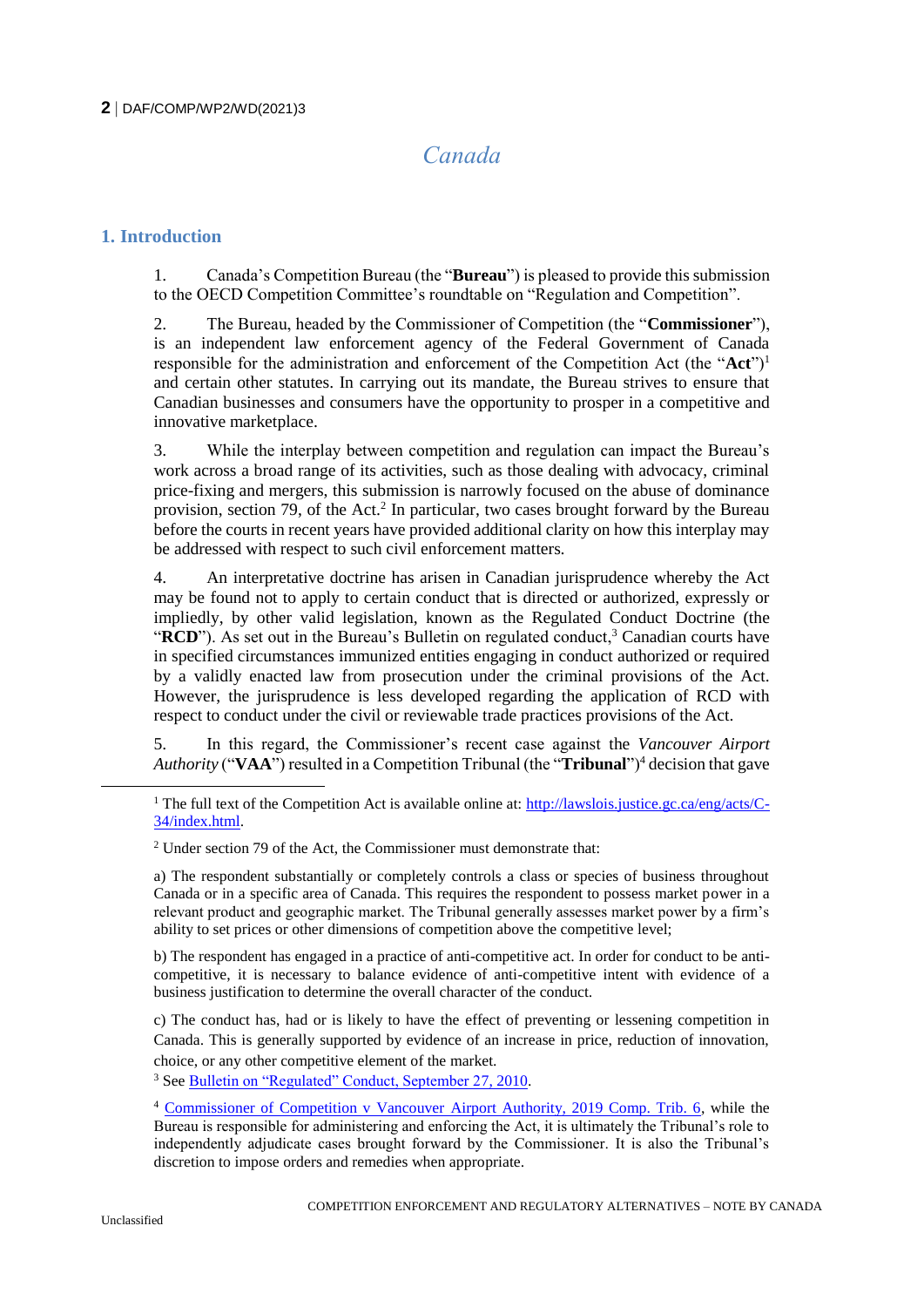valuable guidance. The Tribunal found that the RCD was unavailable in respect of section 79 of the Act. In particular, the Tribunal held that this section of the Act was not worded so as to allow for the application of the RCD. The Tribunal's analysis is significant not only to the interpretation of section 79, but would likely apply to other reviewable trade practices provisions of the Act, such as refusals to deal or price maintenance, due to their similar structure.

6. Although the RCD was unavailable in respect of an alleged abuse of dominance, the Tribunal had noted in a prior decision that regulation would still be relevant to the extent a respondent in a civil case establishes that it engaged in the conduct to comply with the regulation. Understanding the regulatory framework and the purpose for which a person engages in conduct is therefore very important in the Bureau's assessment of whether the overall character of the respondent's conduct is anti-competitive. In the Commissioner's abuse of dominance case against the *Toronto Real Estate Board*<sup>5</sup> ("**TREB**") the Court underscored the requirements that would need to be met for compliance with another statute to be considered a valid business justification and not merely a pretext for anti-competitive conduct contrary to section 79.

# **2. Application of the Abuse of Dominance Provision of the Act to Regulated Entities**

7. As a law of general application, the Act applies to firms in various industries and markets that are subject to many different Canadian federal and provincial laws. Regulators or regulated entities may have the powers to influence the competitive process without direct government oversight. For instance, they could be granting licenses to entrants to operate in the market, taxing specific services, or imposing other barriers or conditions on competition.

8. The interface between the Act and regulated conduct where such conduct could raise concerns from a competition law perspective has seen relatively limited jurisprudence. The Tribunal's 2019 decision on the Commissioner's case against the VAA was an important decision that gave the Bureau additional guidance as to the application of the abuse of dominance provision to those circumstances.

9. This case was focused on allegations that VAA was engaging in anti-competitive conduct that prevented one or more in-flight caterers from entering and competing in the market. As the entity in charge of managing and operating the Vancouver International Airport, VAA asserted that by virtue of the RCD, it was immune from the Act in connection with its refusal to allow a third in-flight caterer to operate at the Vancouver International Airport. VAA limited the number of competitors to just two with the view that a third competitor would disrupt competition at the airport. VAA asserted that the market could not support three competitors and that any disruption caused by potential exit of one or more of the incumbent providers would be detrimental to the airport.

10. The Bureau had concerns with this conduct and submitted that VAA ought to be granting licenses and allow the competitive process to select successful competitors. The Bureau further submitted that VAA might have been incentivized to limit competition in order to collect more licensing fees, which were linked to the revenues of the incumbent caterers.

COMPETITION ENFORCEMENT AND REGULATORY ALTERNATIVES – NOTE BY CANADA

<sup>5</sup> [Commissioner of Competition v. Toronto Real Estate Board, 2016 Comp. Trib. 7](https://decisions.ct-tc.gc.ca/ct-tc/cdo/en/item/462979/index.do) aff'd *Canada (Commissioner of Competition) v. Toronto Real Estate Board*, 2017 FCA236.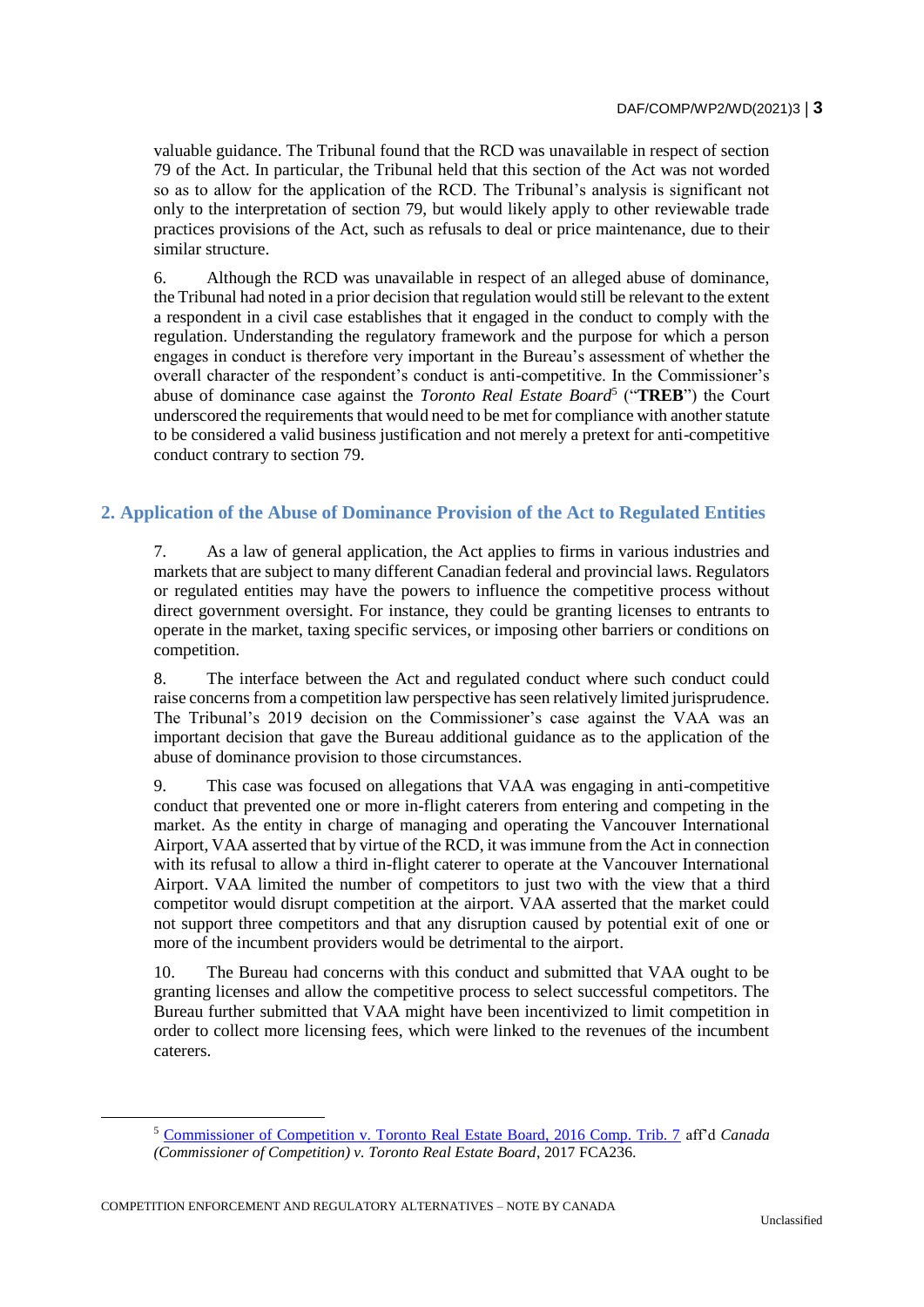# **4** DAF/COMP/WP2/WD(2021)3

# **3. The Regulated Conduct Doctrine**

11. VAA submitted that it should be shielded from section 79 because it was authorized by statute to engage in the alleged conduct in order to fulfil its public interest mandate. The Commissioner disagreed with VAA that the RCD was available because the wording of section 79 provided no leeway to apply the RCD. The Commissioner also submitted that the regulation VAA relied upon for authorization provided insufficient authority for VAA to engage in exclusionary conduct.

12. The Tribunal held that the RCD *"effectively seeks to reconcile federal and provincial jurisdictions to ensure that the Act serves its objectives without interfering with validly enacted provincial regulatory schemes"*. 6 In considering the application of the RCD to cases under section 79 of the Act, the Tribunal held that two requirements would need to be met. First, the specific provision of the Act would need to have language that allows room for other laws to operate, and therefore for conduct to fall outside of the scope of the Act. This was characterized as the necessity for the Act to contain "leeway" language. Second, the respondent would need to show that the alleged conduct was required, compelled, mandated or authorized by validly enacted legislation. If the RCD was found to apply, it would effectively shield VAA from the application of section 79 of the Act.

13. The first criterion relies on the idea that federal legislation would supersede provincial laws, unless the federal legislation itself implicitly or explicitly contemplates the possibility for other legislation to operate. This notion of "leeway" language was an important element in the Tribunal's examination of whether section 79 of the Act allowed for those other laws to operate. In its decision, the Tribunal indicated that if section 79 contained clear leeway language such as "unduly" or "the public interest", it may suggest that Parliament contemplated the possibility for other laws to operate within the abuse of dominance provision. The Tribunal underlined that *"compliance with the edicts of a validly enacted provincial measure can hardly amount to something that is* "contrary to the public interest" *or to something that is* "undue"<sup>7</sup>. In short, if leeway language exists, then the Tribunal would likely be unwilling to find that conduct required, compelled, mandated or authorized by a valid provincial statute could be characterized as a contravention of the Act.

14. With respect to the first criteria, the Tribunal determined that section 79 did not contain leeway language. In doing so, the Tribunal held that it was not Parliament's intent that the conduct in question would be shielded from section 79 where such conduct was required or authorized by another regulatory regime. With respect to the second criterion, the Tribunal found that despite the RCD's origins as a doctrine concerning the interpretation of federal and provincial legislation, the RCD could also apply when the impugned conduct is alleged to be authorized by federal legislation. In that case, principles of statutory interpretation would be applied to reconcile perceived conflicts between the Act and the requirements of other federal legislation.<sup>8</sup>

*15.* In particular, the Tribunal recognized that even if a respondent was subject to a valid regulation pursuant to another statute, it would not give them carte blanche. Specifically, the Tribunal indicated that, "*simply because an industry is regulated does not mean that all anti-competition practices are authorized within that industry"* and that

 $\overline{a}$ 

<sup>6</sup> [Commissioner of Competition v Vancouver Airport Authority, 2019 Comp. Trib. 6,](https://decisions.ct-tc.gc.ca/ct-tc/cdo/en/item/465215/index.do) at para. 192.

<sup>7</sup> *Ibid*., at para. 191.

<sup>8</sup> *Ibid*., at paras. 256-257.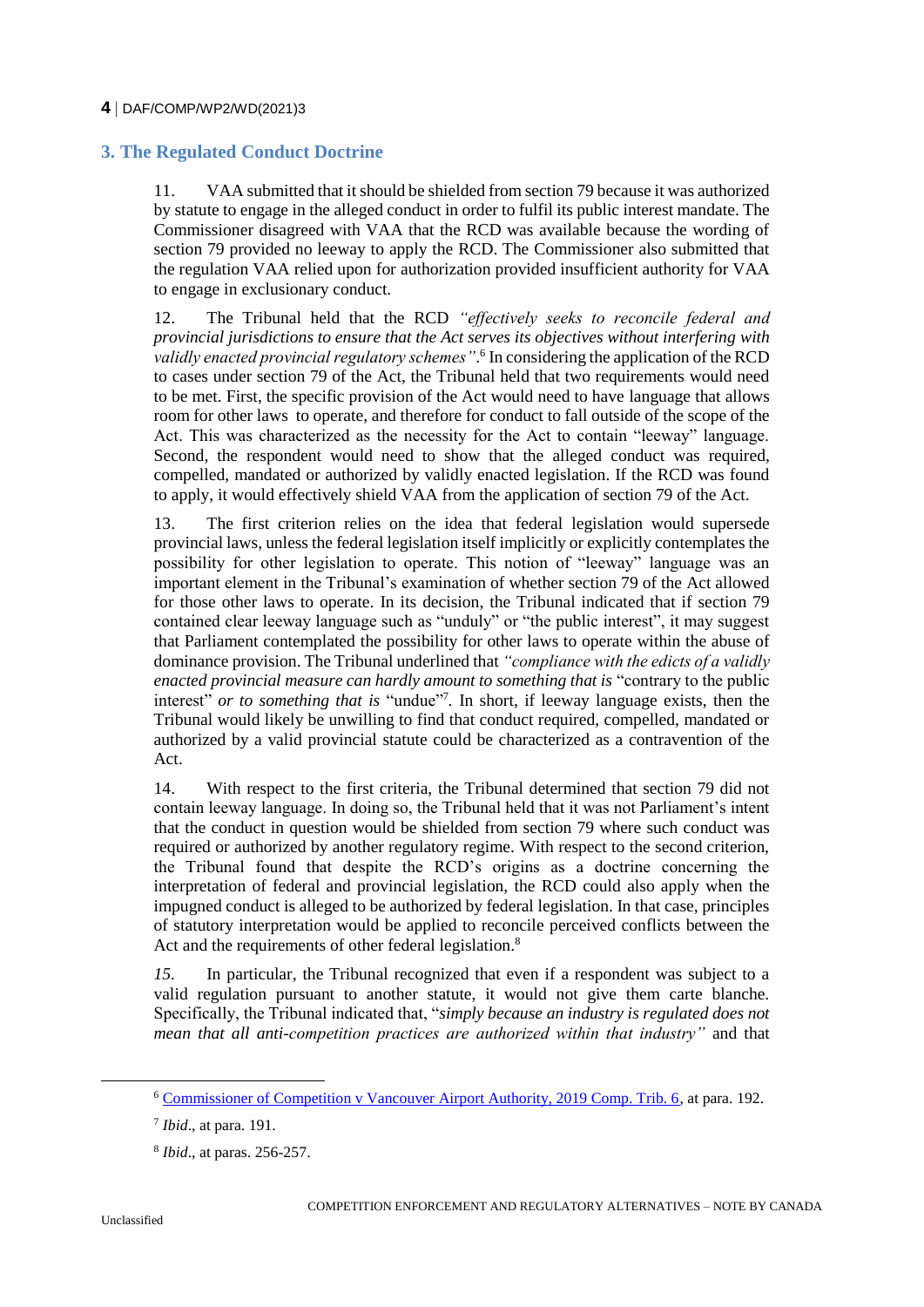#### DAF/COMP/WP2/WD(2021)3 **5**

parties cannot *"use their statutory authority as a springboard (or disguise) to engage in anti-competitive practices beyond what is authorized by the relevant regulatory statutes".*<sup>9</sup>

16. The Tribunal ultimately determined that while VAA's mandate under the Canadian Aviation Regulations was broad, there were no provisions in other statutes that required, directed, mandated or authorized VAA to limit the number of air caterers to two. The authority VAA had did not impede VAA from complying with section 79. The Tribunal therefore concluded that neither of the two requirements of the RCD were met, and that VAA's conduct was not shielded from section 79 of the Act. The reasoning in this decision has broad implications for all regulated entities across Canada as it relates to section 79 of the Act and arguably other reviewable trade practices provisions.

## **4. Analysis of Anti-competitive Intent and Regulatory Compliance**

17. The Tribunal's decision regarding RCD highlighted that the abuse of dominance provisions apply to regulated entities and regulated conduct. The regulatory framework, however, remains an important consideration in the substantive analysis of the abuse of dominance provisions as it is relevant to the intent of the conduct as well. The Act requires that for conduct to contravene section 79, the overall purpose or character of the respondent's conduct must be anti-competitive.

18. When evaluating the overall purpose of the conduct, the Bureau considers both subjective evidence of intent (for example, business documents describing the purpose of the conduct) as well as objective evidence in the form of the reasonably foreseeable consequences of the conduct. The Bureau will weigh any evidence of anti-competitive intent against evidence that the act was engaged in pursuant to a legitimate business justification, that is, evidence that indicates the purpose of the act was efficiency-enhancing or pro-competitive.<sup>10</sup>

19. Compliance with other laws and the advancement of the public interest may fall within the factual matrix relevant to the Commissioner in understanding the rationale behind the conduct even if the RCD does not shield the respondents from the application of section 79. As a result, it is important to assess the claims of respondents or parties under investigation that the purpose for their conduct is not an intention to exclude competitors but is instead driven by a desire to comply with other laws or advance their stated public mandate.

20. The abuse of dominance case against TREB is an example of a case where the respondent presented regulatory compliance as a justification for the alleged conduct. In that case however, TREB was not able to persuade the courts that its conduct was motivated or required by regulatory compliance. Consequently, the courts did not conclude that procompetitive or efficiency enhancing considerations were the overriding purpose of the conduct. Instead, the case, which escalated to the Federal Court of Appeal ("**FCA**") following TREB's loss before the Tribunal, resulted in a decision favourable to the Commissioner and provided valuable guidance on how to approach such situations.<sup>11</sup>

 $\overline{a}$ 

COMPETITION ENFORCEMENT AND REGULATORY ALTERNATIVES – NOTE BY CANADA

<sup>9</sup> *Ibid*., at para.194.

<sup>10</sup> Abuse of Dominance Guidelines, [https://www.competitionbureau.gc.ca/eic/site/cb](https://www.competitionbureau.gc.ca/eic/site/cb-bc.nsf/eng/04420.html)[bc.nsf/eng/04420.html](https://www.competitionbureau.gc.ca/eic/site/cb-bc.nsf/eng/04420.html)

<sup>&</sup>lt;sup>11</sup> TREB subsequently appealed the 2017 FCA decision to the Supreme Court of Canada but its application for leave to appeal was ultimately dismissed in 2018.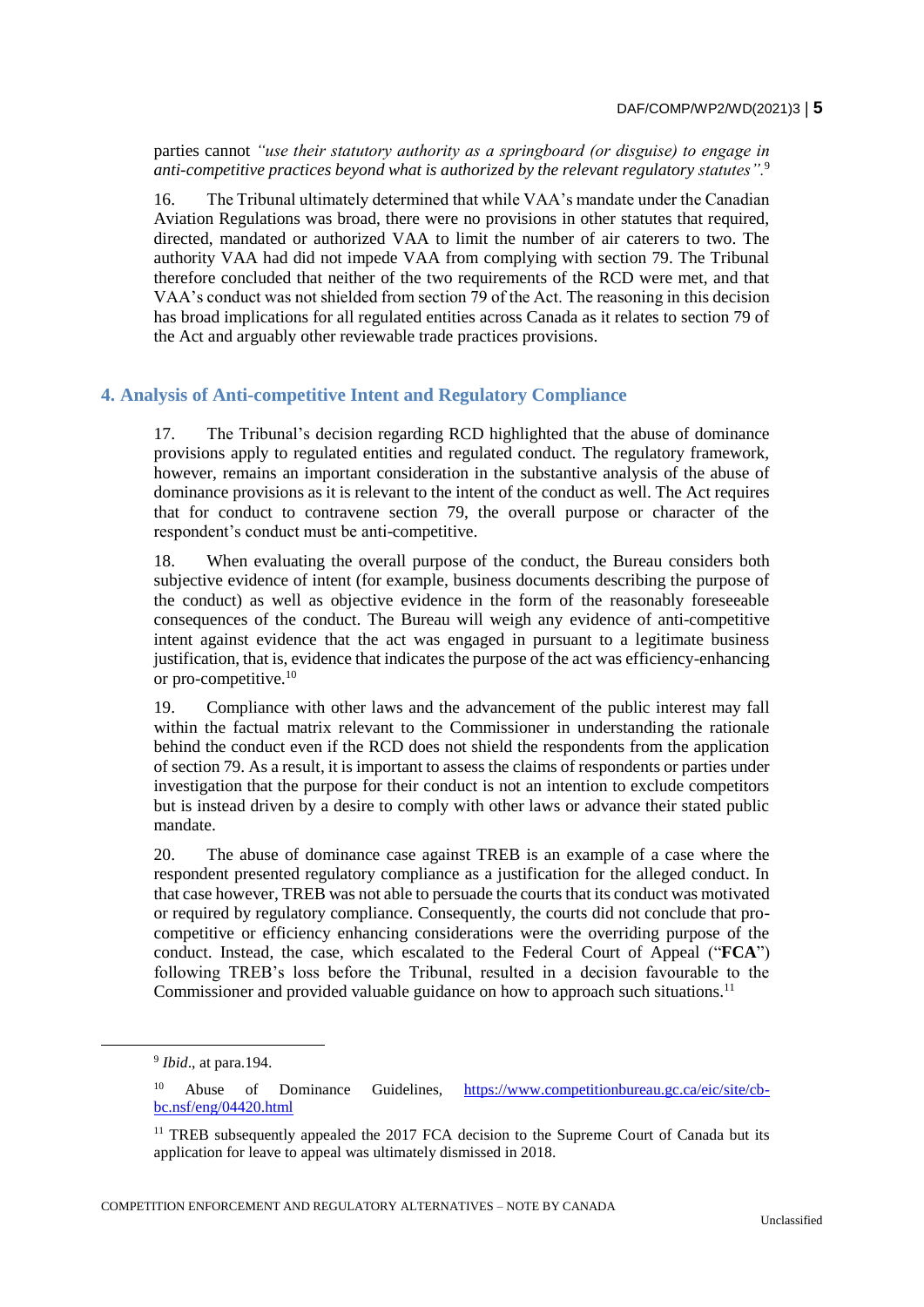21. In the case against TREB, the Commissioner was concerned with the restrictions that TREB imposed on the display and use of property data, including data related to sales, by certain innovative real estate members. TREB prevented the display of that data over digital platforms such as virtual office websites. Innovative real estate brokers and agents also wished to use disaggregated data for analysis and to offer innovative analytical tools to consumers over these virtual office websites. It is important to note that while the display and use of such data over innovative platforms were prohibited, TREB permitted members to share real estate information with customers or clients through more traditional means such as in person, through e-mail or by fax.

22. The Commissioner was concerned with TREB's restrictions because they prevented new and innovative online real estate brokers from entering the market. These restrictions would instead entrench the already established traditional brokers, whom TREB was alleged to be protecting. In its arguments, TREB claimed that it needed to restrict the use and display of the data because it had to comply with several regulations, including privacy legislation.

23. After holding that *"legal considerations, such as privacy, may provide legitimate justification for an impugned practice*",<sup>12</sup> the FCA assessed whether there was a factual nexus between the statutory requirement and the impugned conduct. In particular, the FCA held that if "*it can be established that a business practice or policy exists as a matter of a statutory or regulatory requirement, whether compliance was the original or seminal motivation for the policy is of no consequence*".<sup>13</sup> The assessment of whether regulatory compliance could constitute a legitimate business justification ultimately depends on the evidence pertaining to the respondent's conduct.

24. The FCA made clear that it was TREB's burden to adduce evidence to substantiate the claim that the conduct was necessary in order to comply with regulations. In this case, TREB was ultimately not able to put forward compelling evidence that displaying the disputed data online would indeed be a contravention of privacy laws. After reviewing the evidence, the FCA also affirmed the Tribunal's finding that TREB was motivated by a desire to maintain control over data in an effort to forestall new forms of competition, and not by any efficiency, pro-competition, or genuine privacy concerns. In short, the FCA was satisfied that the overall character of TREB's conduct was anti-competitive.

25. The FCA's decision gives guidance that regulatory compliance can be a relevant factor in determining whether the overall purpose of conduct is anti-competitive in nature or driven by legitimate business considerations. However, the FCA decision also makes it clear that bald claims of regulatory compliance cannot act as a shield to competition legislation. It remains the burden of the respondent to put forward compelling evidence to link the conduct with the regulation. More recently, the Commissioner has adopted this enforcement approach in in other cases, most notably the Otsuka investigation in early 2020.<sup>14</sup>

26. While the TREB decision provides clarity on the analysis of the assessment of anticompetitive conduct, the interaction between the enforcement of the civil provisions and regulated conduct in Canada will involve case-by-case assessment by the Bureau. Should regulated entities or even regulators engage in conduct that is directly authorized or

<sup>&</sup>lt;sup>12</sup> [Toronto Real Estate Board v. Commissioner of Competition, 2017 FCA 236,](https://reports.fja-cmf.gc.ca/fja-cmf/j/en/item/346369/index.do) at para. 145.

<sup>13</sup> Ibid., at, para. 146. (Federal Court of Appeal)

<sup>&</sup>lt;sup>14</sup> Competition Bureau statement regarding its inquiry into alleged anti-competitive conduct by [Otsuka, 2020](https://www.competitionbureau.gc.ca/eic/site/cb-bc.nsf/eng/04524.html)